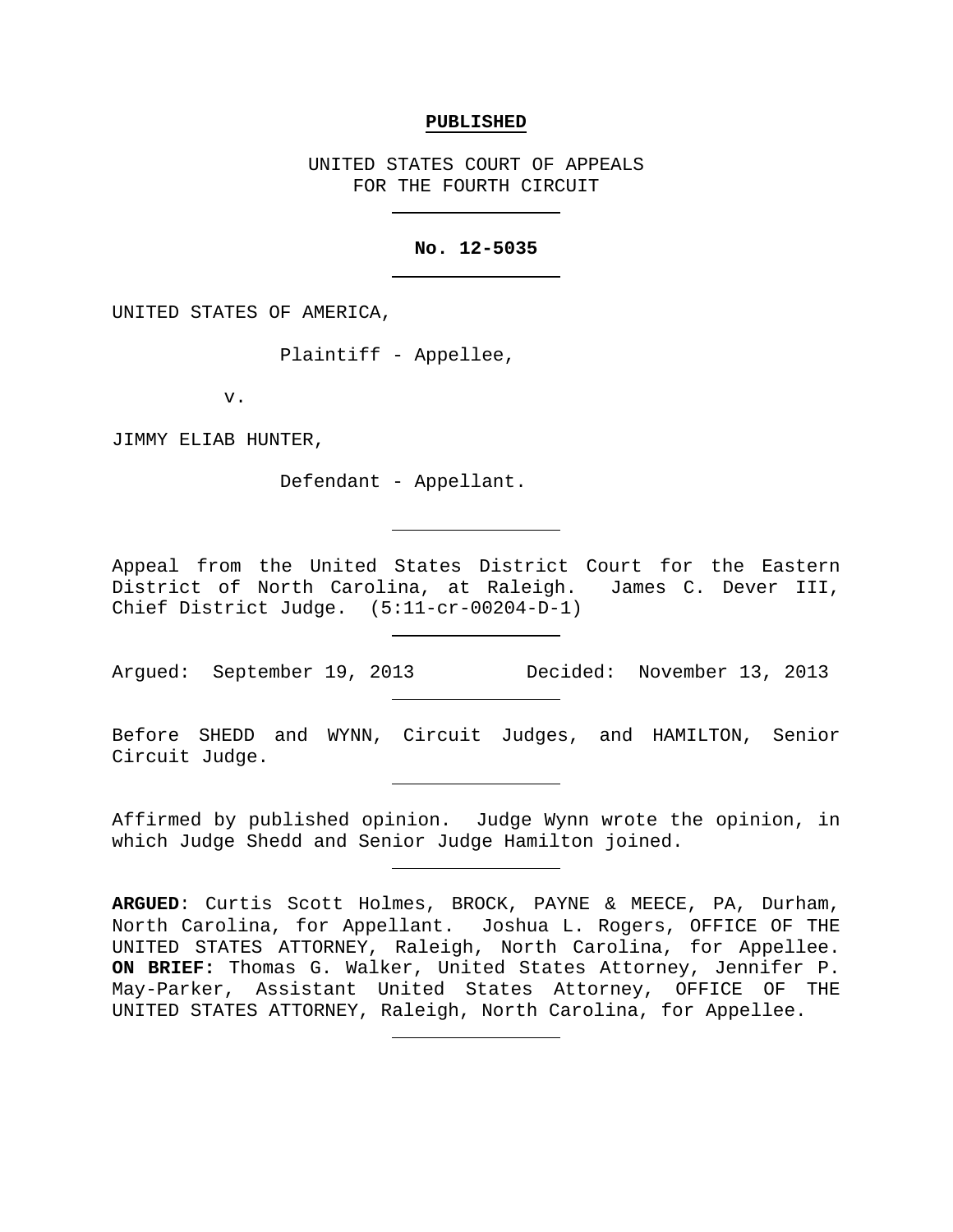WYNN, Circuit Judge:

In Miller v. Alabama, 132 S. Ct. 2455, 2469 (2012), the Supreme Court announced that "the Eighth Amendment forbids a sentencing scheme that mandates life in prison without possibility of parole for juvenile offenders." Relying on Miller, Defendant Jimmy Eliab Hunter appeals from his sentence for being a felon in possession of a firearm, asserting that the district court erred in sentencing him as an armed career criminal based on violent felonies he committed as a juvenile. But unlike the juveniles in Miller, Defendant's sentence here punishes him for an offense he committed at the age of thirtythree, well past an age when "the distinctive attributes of youth diminish the penological justifications for imposing the harshest sentences." Id. at 2465. Thus, proportionality concerns expressed in Miller regarding youthful offenders are not implicated here. Finding Miller, Defendant's sole basis for his Eighth Amendment challenge, inapplicable, we affirm.

## I.

In February 2011, at the age of thirty-three, Defendant sold a gun and nine rounds of ammunition to a confidential informant working with the Bureau of Alcohol, Tobacco, Firearms, and Explosives. Defendant was indicted and then pled guilty to violating 18 U.S.C. § 922(g)(1) by knowingly possessing a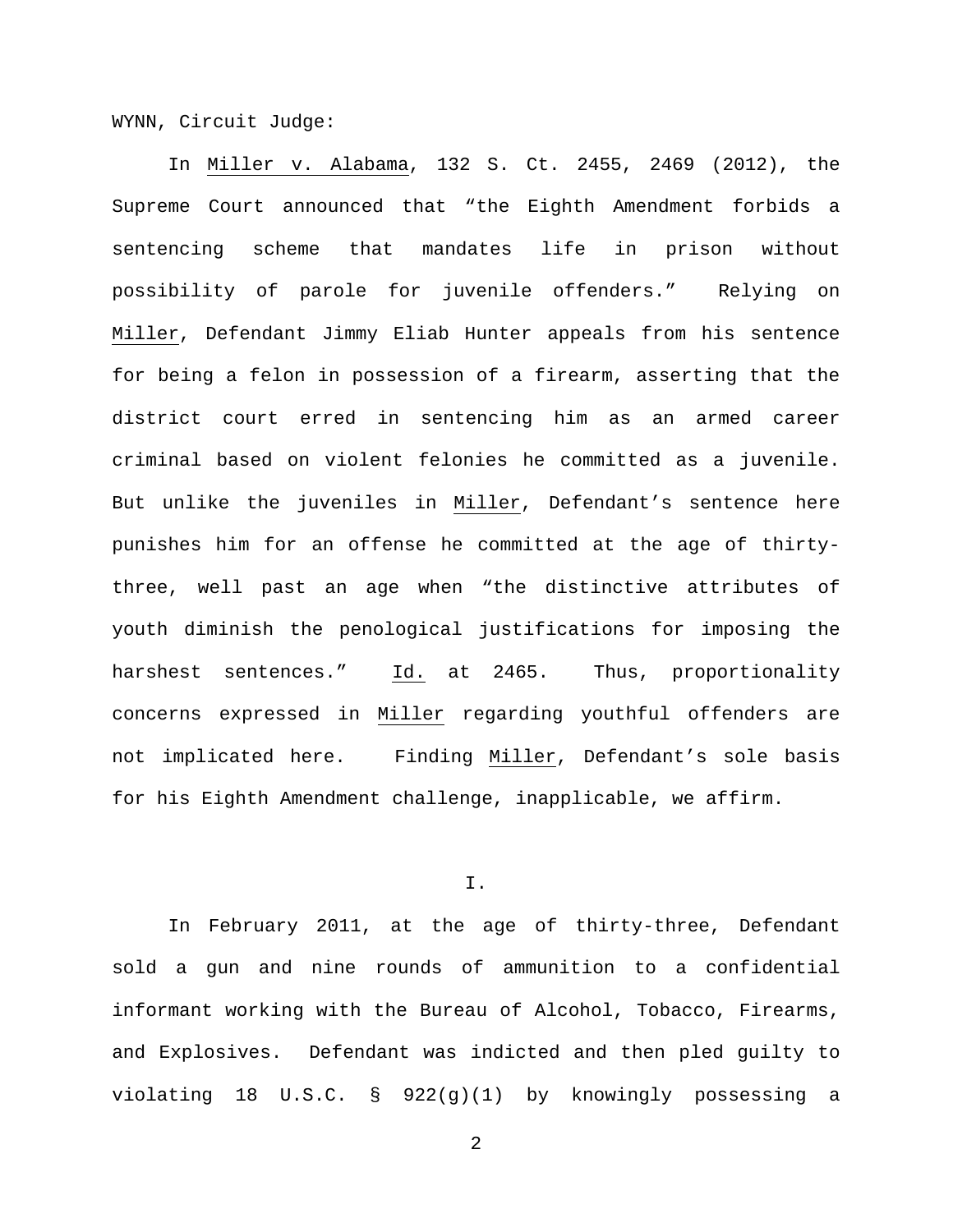firearm and ammunition in and affecting commerce after having been convicted of a crime punishable by imprisonment for a term exceeding one year.

A violation of Section 922(g) ordinarily carries a maximum sentence of ten years' imprisonment. 18 U.S.C. § 924(a)(2). However, in preparing the Presentence Investigation Report ("PSR"), the probation officer found Defendant qualified for sentencing under the Armed Career Criminal Act ("ACCA"), 18 U.S.C. § 924(e). The ACCA imposes a mandatory fifteen-year minimum term of imprisonment on a defendant who violates Section 922(g) "and has three previous convictions . . . for a violent felony or a serious drug offense, or both, committed on occasions different from one another." 18 U.S.C. § 924(e)(1).

Defendant's PSR identified five violent felony convictions in his criminal history triggering the ACCA enhancement. Defendant committed four of the five offenses before turning eighteen, although in each case he was charged and convicted as an adult. In 1993, when he was fifteen, Defendant pled guilty to two charges of felony breaking and entering. And in 1995, Defendant pled guilty to robbery with a dangerous weapon and attempted armed robbery, both of which he committed at age seventeen. The fifth identified violent felony, attempted malicious conduct by a prisoner, occurred in 2003, when Defendant was twenty-five.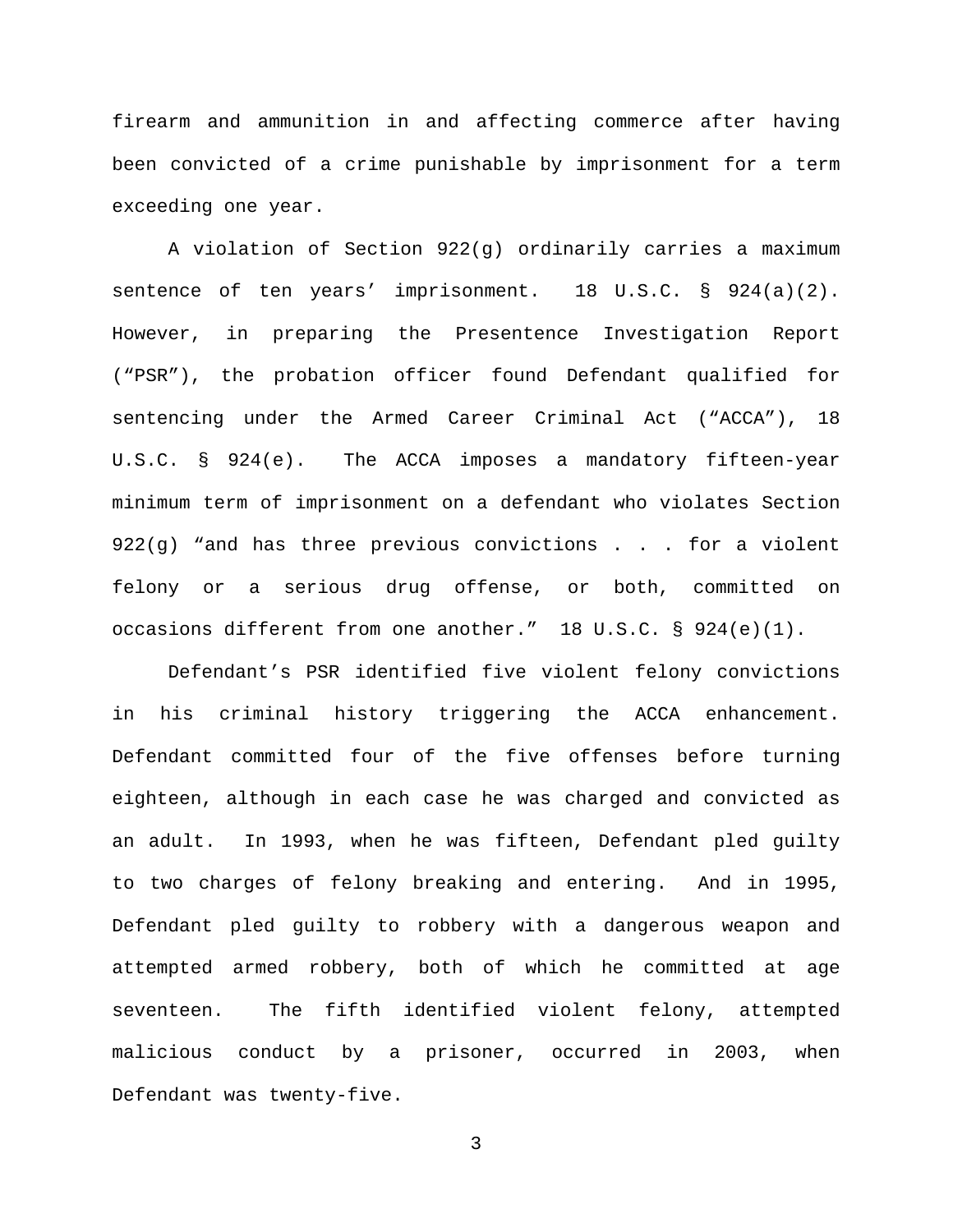Defendant objected to the PSR and filed a motion for downward departure, asserting that the use of juvenile conduct as a basis for an ACCA enhancement violates the Eighth Amendment for the reasons set forth in Miller.<sup>[1](#page-3-0)</sup> The district court overruled the objection, observing that "no court has extended Miller to this extent that [Defendant] is requesting in this case, and I don't think that it makes sense." J.A. 59–60. Ultimately, the district court sentenced Defendant to seventeen years' imprisonment. Defendant appeals.

#### II.

The sole issue presented on appeal is whether the ACCA sentencing enhancement Defendant received based on convictions for violent felonies he committed as a juvenile violates the Eighth Amendment's prohibition against cruel and unusual punishment under Miller. We review Defendant's constitutional challenge de novo. See United States v. Myers, 280 F.3d 407, 416 (4th Cir. 2002).

The Eighth Amendment protects individuals against excessive sanctions. See Roper v. Simmons, 543 U.S. 551, 560 (2005). The

<span id="page-3-0"></span> <sup>1</sup> Defendant also argued that his 2004 conviction of attempted malicious conduct by a prisoner was not a violent felony. The district court found no need to reach this issue, given the four other qualifying convictions.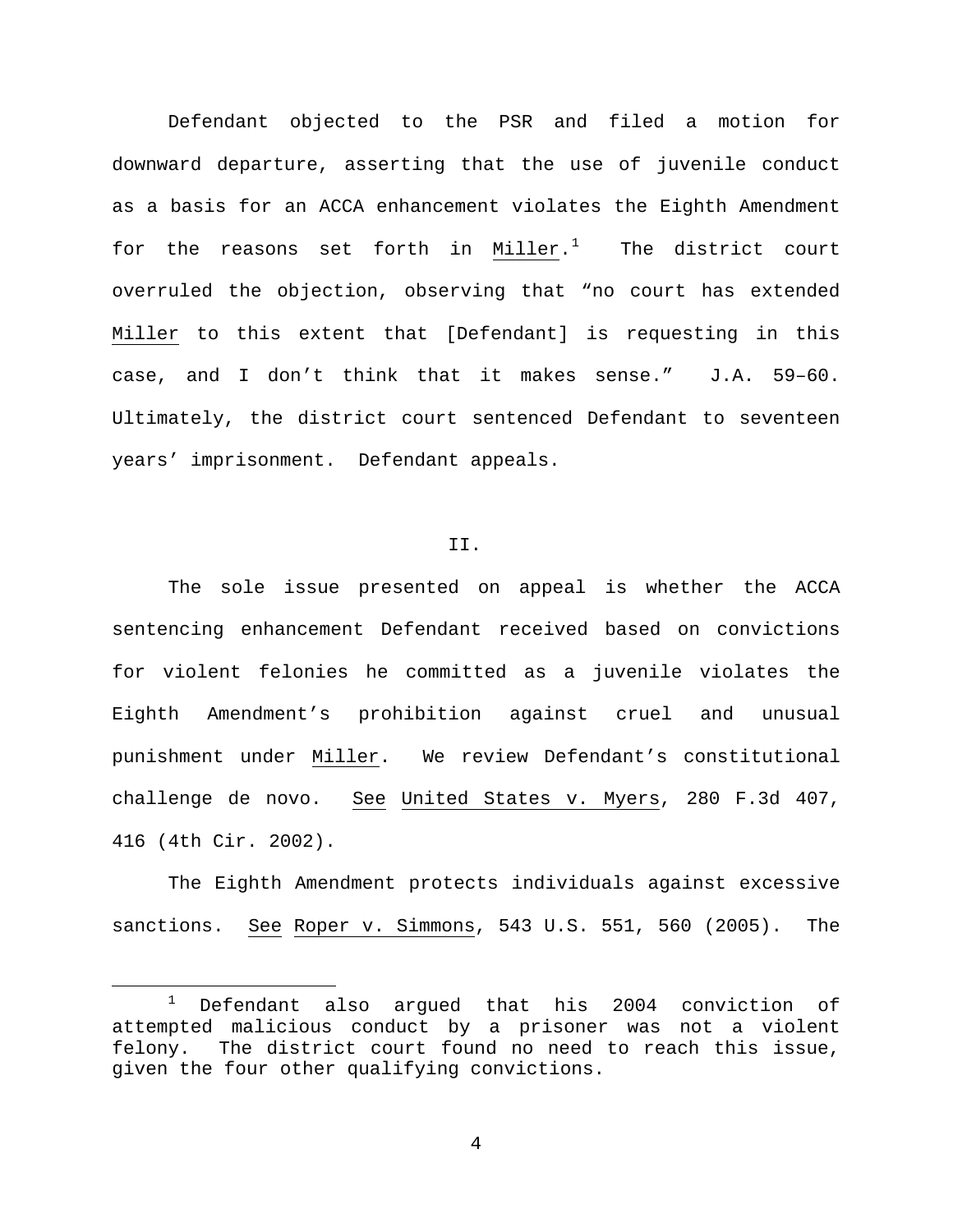constitutional ban on cruel and unusual punishments embodies the "'precept of justice that punishment for crime should be graduated and proportioned to [the] offense.'" Graham v. Florida, 130 S. Ct. 2011, 2021 (2010) (quoting Weems v. United States, 217 U.S. 349, 367 (1910)). "The concept of proportionality is central to the Eighth Amendment." Id. "And we view that concept less through a historical prism than according to the evolving standards of decency that mark the progress of a maturing society." Miller, 132 S. Ct. at 2463 (internal quotation marks omitted).

Miller is the most recent in a series of Supreme Court decisions addressing proportionate sentencing for juveniles. See Graham, 130 S. Ct. at 2034 (holding that the Eighth Amendment prohibits life without parole for juveniles convicted of nonhomicide offenses); Roper, 543 U.S. at 578 (holding that imposing the death penalty on juveniles violates the Eighth Amendment). In these cases, the Court has emphasized that "children are constitutionally different from adults for purposes of sentencing" due to their "diminished culpability and greater prospects for reform." Miller, 132 S. Ct. at 2464.

In Miller, the case on which Defendant relies, the juvenile petitioners received mandatory sentences of life in prison without parole after being tried as adults and convicted for murders they committed when they were fourteen. Id. at 2461-63.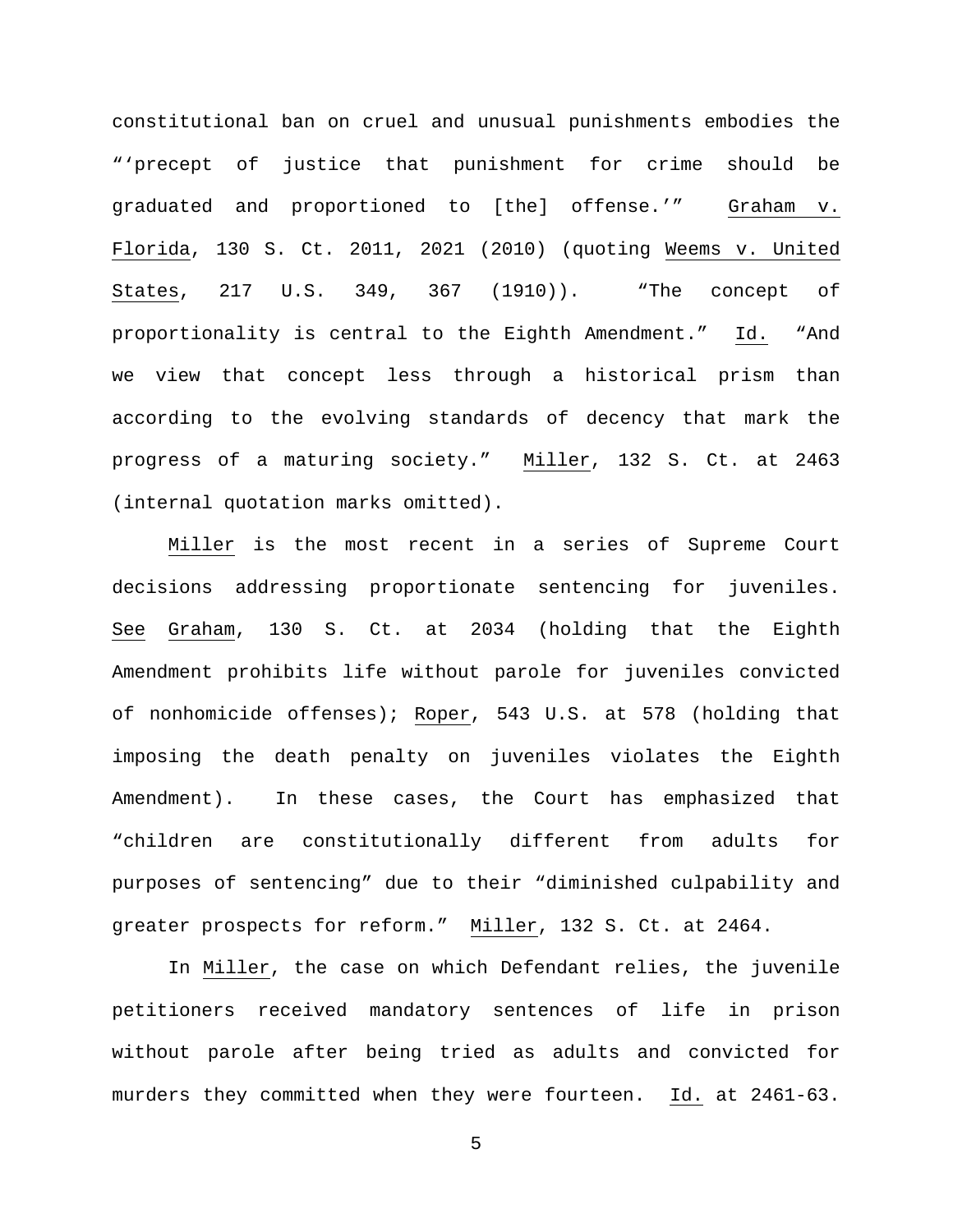Reversing their sentences, the Court stated that automatic imposition of life without parole impermissibly "precludes consideration of [a juvenile's] chronological age and its hallmark features--among them, immaturity, impetuosity, and failure to appreciate risks and consequences." Id. at 2468. Such mandatory punishment also "disregards the possibility of rehabilitation even when the circumstances most suggest it." Id.

While Miller and its predecessors such as Graham have focused on the worst crimes and the most extreme punishments, the Supreme Court noted that "none of what [Graham] said about children--about their distinctive (and transitory) mental traits and environmental vulnerabilities--is crime-specific." Miller, 132 S. Ct. at 2465. Further, Miller's statements regarding children's "diminished culpability and greater prospects for reform" are not punishment-specific.  $\underline{\text{Id.}}$  at [2](#page-5-0)464. $^2$ 

None of this helps Defendant, however, because the sentence he challenges punishes only his adult criminal conduct. "When a defendant is given a higher sentence under a recidivism statute . . . 100% of the punishment is for the offense of conviction.

<span id="page-5-0"></span> $2$  Indeed, the Supreme Court has considered immaturity in the sentencing context before, and outside the contours of only the most heinous crimes and harshest sentences. See Gall v. United States, 552 U.S. 38, 57-59 (2007).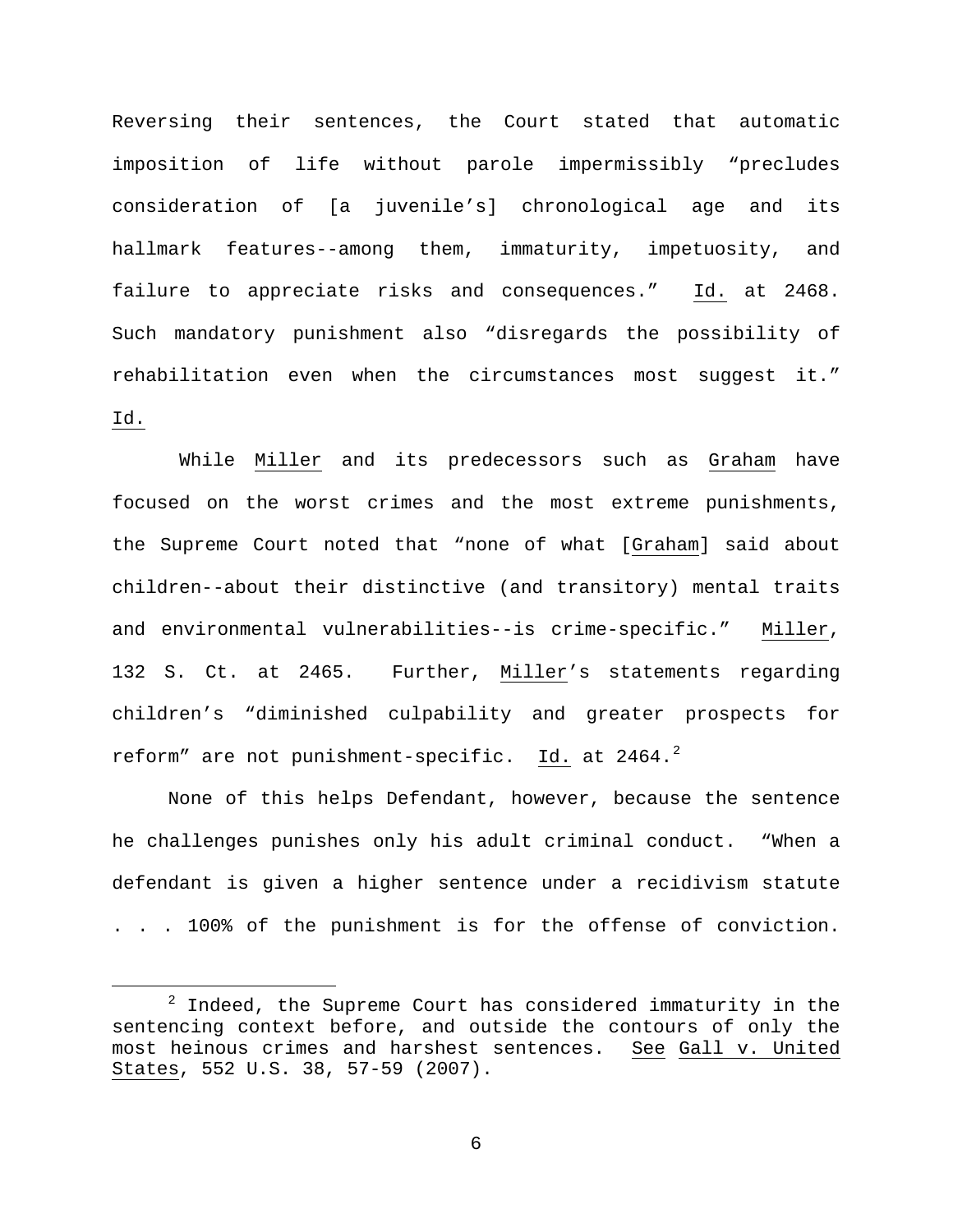None is for the prior convictions or the defendant's 'status as a recidivist.'" United States v. Rodriquez, 553 U.S. 377, 386 (2008). Instead, Defendant's enhanced sentence "'is a stiffened penalty for the latest crime, which is considered to be an aggravated offense because [it is] a repetitive one.'" Id. (quoting Gryger v. Burke, 334 U.S. 728, 732 (1948)).

At least two circuits have considered challenges to sentencing enhancements based on juvenile conduct brought by adult defendants in the wake of Miller. In United States v. Hoffman, 710 F.3d 1228 (11th Cir. 2013) (per curiam), the defendant was twice convicted for drug felonies before turning eighteen, then committed a third drug felony and received a mandatory sentence of life imprisonment under 21 U.S.C. §  $841(b)(1)(A).$ <sup>[3](#page-6-0)</sup> In determining that the life sentence did not constitute cruel and unusual punishment, the Eleventh Circuit distinguished between Miller's prohibition on imposing mandatory life sentences on juveniles and "'consideration of prior youthful offenses when sentencing criminals who continue their illegal activity into adulthood.'" Hoffman, 710 F.3d at 1233 (quoting United States v. Wilks, 464 F.3d 1240, 1243 (11th Cir.

<span id="page-6-0"></span> $3$  Section 841(b)(1)(A) provides that if a person with "two or more prior convictions for a felony drug offense" is convicted for possessing with intent to distribute 50 or more grams of methamphetamine, he "shall be sentenced to a mandatory term of life imprisonment." 21 U.S.C. § 841(b)(1)(A)(viii).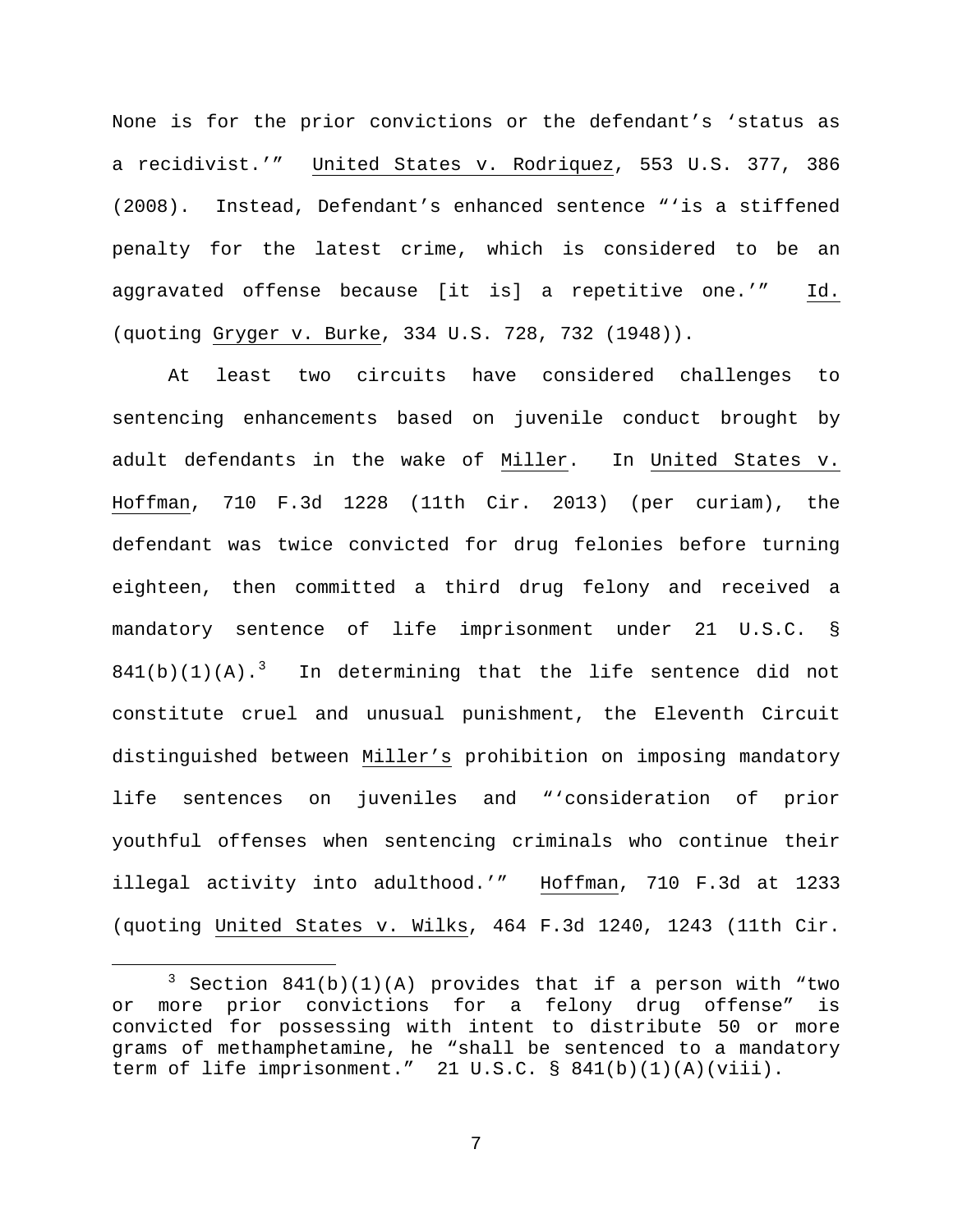2006)). Ultimately, the Eleventh Circuit upheld the enhanced sentence because "[n]othing in Miller suggests that an adult offender who has committed prior crimes as a juvenile should not receive a mandatory life sentence *as an adult*, after committing a further crime as an adult." Id.

The Tenth Circuit reached similar conclusions in United States v. Orona, 724 F.3d 1297 (10th Cir. 2013). There, the defendant argued that use of a juvenile adjudication as a predicate offense for ACCA purposes violated the Eighth Amendment and conflicted with the Supreme Court's holdings in Roper, Graham, and Miller. Id. at 1307. Rejecting that position, the Tenth Circuit observed that "[t]he problem with this line of argument is that it assumes Orona is being punished in part for conduct he committed as a juvenile." Id. The Tenth Circuit characterized this assumption as "unfounded," given consistent Supreme Court precedent "'sustain[ing] repeatoffender laws as penalizing only the last offense committed by the defendant.'" Id. (quoting Nichols v. United States, 511 U.S. 738, 747 (1994)).

The Tenth Circuit moreover rejected Orona's position that he was less morally culpable. Unlike the juveniles in Roper, Graham, and Miller, Orona was an adult "being punished for his adult conduct" and therefore could not rely on "[a] juvenile's lack of maturity and susceptibility to negative influences" to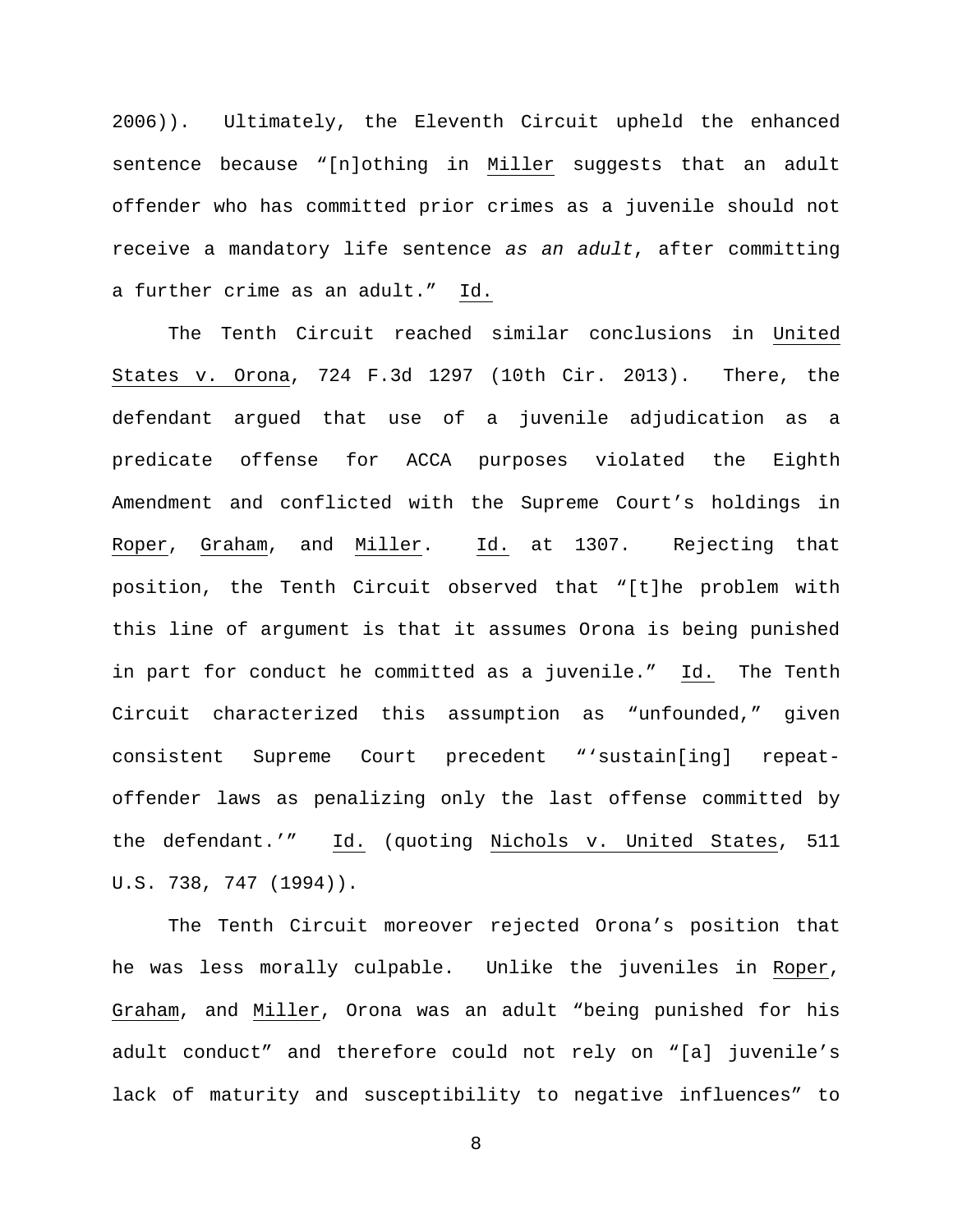"explain away [his] decision to illegally possess a firearm when he was twenty-eight years old." Id. at 1307-08. The greater possibility for reformation, identified by the Supreme Court as a distinguishing characteristic between juvenile and adult offenders, only undermined Orona, who, as a recidivist, had "been given an opportunity to demonstrate rehabilitation, but [had] elected to continue a course of illegal conduct." Id. at 1308. Accordingly, the Tenth Circuit held that the use of Orona's juvenile adjudication as a predicate offense for ACCA purposes did not violate the Eighth Amendment's ban on cruel and unusual punishment. Id. at 1309-10.

In this case, Defendant is not being punished for a crime he committed as a juvenile, because sentence enhancements do not themselves constitute punishment for the prior criminal convictions that trigger them. See Rodriquez, 553 U.S. at 385- 86. Instead, Defendant is being punished for the recent offense he committed at thirty-three, an age unquestionably sufficient to render him responsible for his actions. Accordingly, Miller's concerns about juveniles' diminished culpability and increased capacity for reform do not apply here.

In sum, Defendant was no juvenile when he committed the crime for which he was sentenced here. Miller, with its concerns particular to juvenile offenders, thus does not apply,